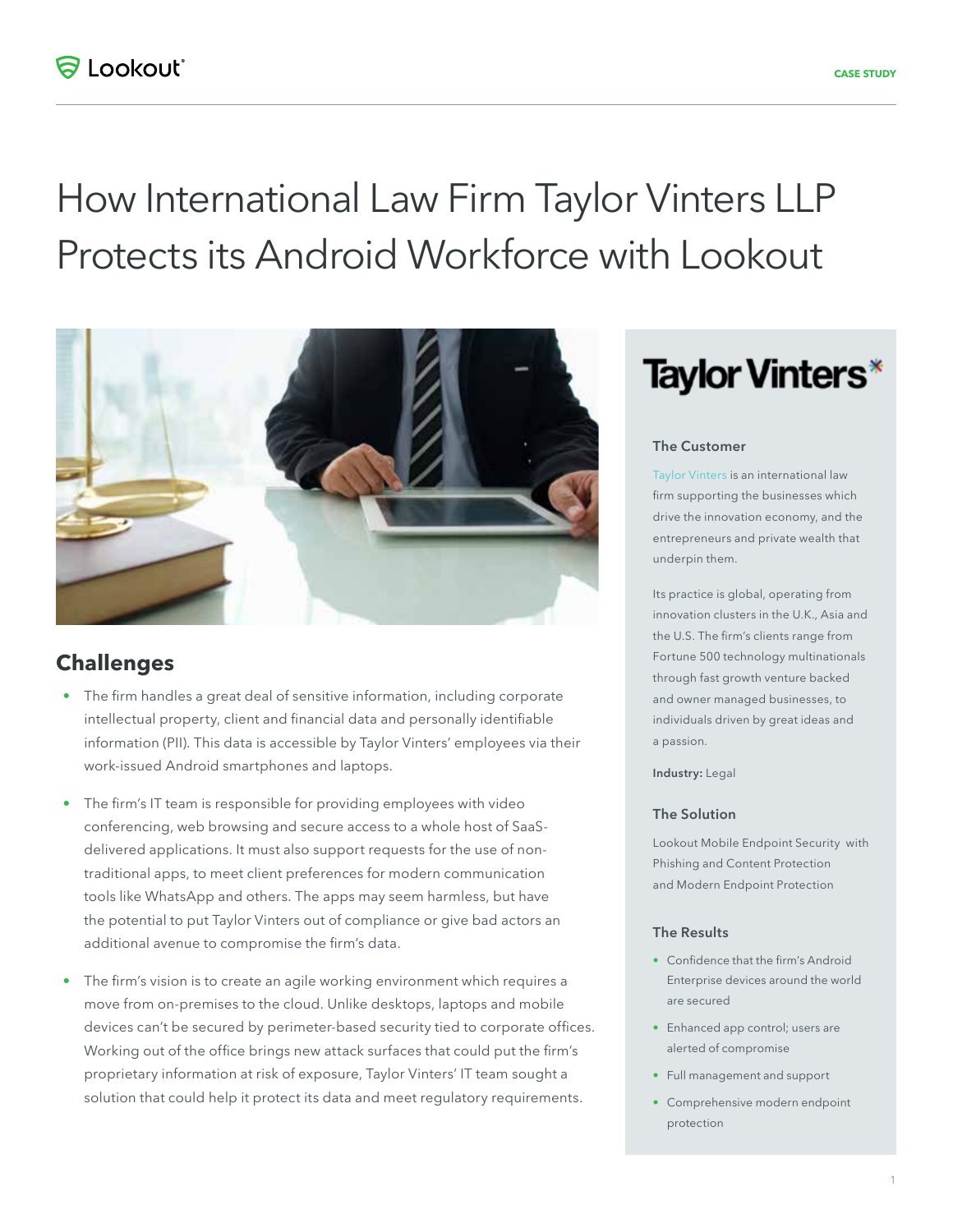## **Solution**

Appurity, a U.K.-based Lookout Elite channel partner, delivered the [Lookout Security Platform](https://www.lookout.com/products/platform) with Phishing [and Content Protection](https://www.lookout.com/products/phishing-and-content-protection) and [Modern Endpoint Protection](https://www.lookout.com/products/modern-endpoint-protection) to optimise security across all Taylor Vinters' devices. The entire project, including reviewing alternative vendors and conducting a controlled assessment of the Lookout offering, was completed in less than one month. All work was carried out remotely while everyone was working from home during the Covid-19 pandemic.

The Lookout Security Platform is purpose-built for mobile devices and protects user privacy by not collecting personal information. By leveraging telemetry from nearly 200 million devices and over 135 million apps, Lookout understands what a mobile threat looks like – it can automatically detect and respond to app, device and network threats.

• [The Lookout Security Platform'](https://www.lookout.com/products/platform)s cloud-based architecture allows customers to scale to hundreds of thousands of endpoints with cloud modules aligned to the customer's specification.

Whether Taylor Vinters' employees would unintentionally download malware onto their mobiles or would be the target of the latest ransomware or phishing scam, they are protected – the firm's IT team won't need to take any action. When a threat or an attack occurs, the Lookout app provides the device user with step-by-step instructions to investigate what is happening and how to fix it.

• [Lookout Phishing and Content Protection](https://www.lookout.com/products/phishing-and-content-protection) stops both known and unknown phishing threats.

The Lookout Phishing AI engine continuously monitors reputation lists of known phishing sites for the establishment of new websites purpose-built for phishing. With Phishing AI, Lookout provides near realtime protection against zero-hour phishing attacks.

It compares every web request from a Taylor Vinters employee's mobile device with this combined dataset this comparison is also made for every network interface on the employee's device, including Bluetooth, Wi-Fi and cellular. The user's privacy remains protected because the comparison is performed on the local endpoint device rather than in the cloud.

### • [Lookout Modern Endpoint Protection](https://www.lookout.com/products/modern-endpoint-protection) protects Taylor Vinters' mobile workforce from app, device and network threats.

Lookout analyzes security telemetry of nearly 200 million mobile devices and over 135 million apps in the Lookout Security Graph. This enables Lookout to proactively protect against malicious apps, advanced device compromise attacks, and network threats on the mobile device. With insight into real-time changes on a device in the context of the broader mobile ecosystem, Lookout Modern Endpoint Protection can detect zero-day threats that have never been seen before. The result is comprehensive modern endpoint protection that secures the Taylor Vinters' employee mobile devices and the corporate data they access from evolving mobile threats.

"The freedom to work anywhere comes with risk, so we need to ensure every mobile device our employees touch for work-related matters is secure. With Lookout in place, we now have a best-in-class security platform protecting our mobile workforce as we open up the functionality which modern mobile devices and cloud delivered applications can bring."

**Steve Sumner, IT Director**